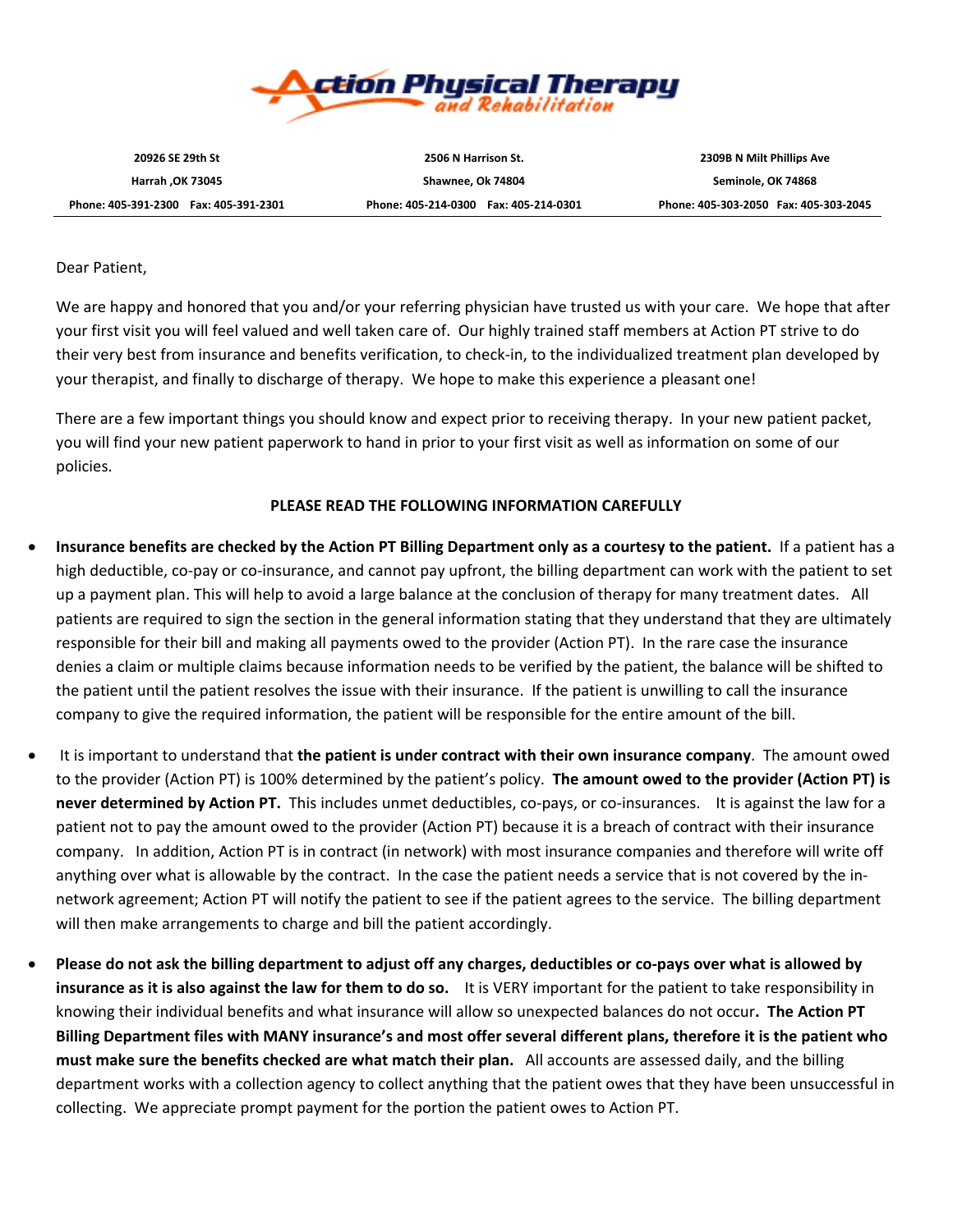

- The **No show/ Cancel Policy** is put in place to keep 3 people from being hurt. 1. The patient who needs treatment. 2. Another patient who could have been scheduled in that spot. 3. The therapist who now has a hole in their schedule. We appreciate your understanding of why this important policy is in place. **We do understand that emergency situations occur and we will handle them appropriately.**
- All cash patients must pay for services when they are rendered unless a payment plan has been set up through the billing department.
- Third Party/Personal Injury/MVA Patients‐ We are happy to see personal injury or motor vehicle accident patients. It is our policy that all required paper work must be signed and in place prior to the second visit. It will be distributed to the patient upon the initial evaluation. The billing department will need information such as claim number, attorney information, etc. The billing department is happy to work with the patient as much as possible, however it is the responsibility of the patient to make sure this is all gathered prior to the second visit.

#### *The Action PT Billing Department*

Now that a few expectations have been reviewed on our end, it is important to know what YOU should expect **from** *US* **here at Action PT.**

\_\_\_\_\_\_\_\_\_\_\_\_\_\_\_\_\_\_\_\_\_\_\_\_\_\_\_\_\_\_\_\_\_\_\_\_\_\_\_\_\_\_\_\_\_\_\_\_\_\_\_\_\_\_\_\_\_\_\_\_\_\_\_\_\_\_\_\_\_\_\_\_\_\_\_\_\_\_\_\_\_\_\_\_\_\_\_\_\_\_\_

- Your service should always be prompt and friendly! From the time you check in, to sitting in the waiting room, we want it to be as pleasant as possible. Please let the receptionist know if there is anything that needs to be tended to. If you have not been brought back to gym 5 minutes after your scheduled appointment time, please check in again with the person at the front desk. Upon entering the gym and working with the staff, you should be greeted with professionalism, smiles and friendly faces. The staff is here to meet any need they possibly can while you are going through your session.
- Our facilities and tables should always be clean and tidy. Mat tables are cleaned and pillowcases changed between every patient. The patient restrooms are to be clean and stocked.
- The therapists and technicians work together to make sure you are properly taken through your individualized treatment plan. They should always act professionally and show kindness and compassion during your session.
- Your pain level should be monitored during every visit and treatment plan adjusted by your treating therapist accordingly. Please notify your treating therapist if your pain level is increasing more than an expected amount during a session.
- Please let the receptionist know if there is anything that needs attention in any area of our clinic. If you would rather contact Human Resources, please call 405‐214‐0300 and speak with Billie Gibson. She is more than happy to take care of your needs the best she can.
- Our services should make you happy enough to want to tell others about us!!

We know you have a choice when it comes to therapy and we want thank you for trusting us with your care!!!